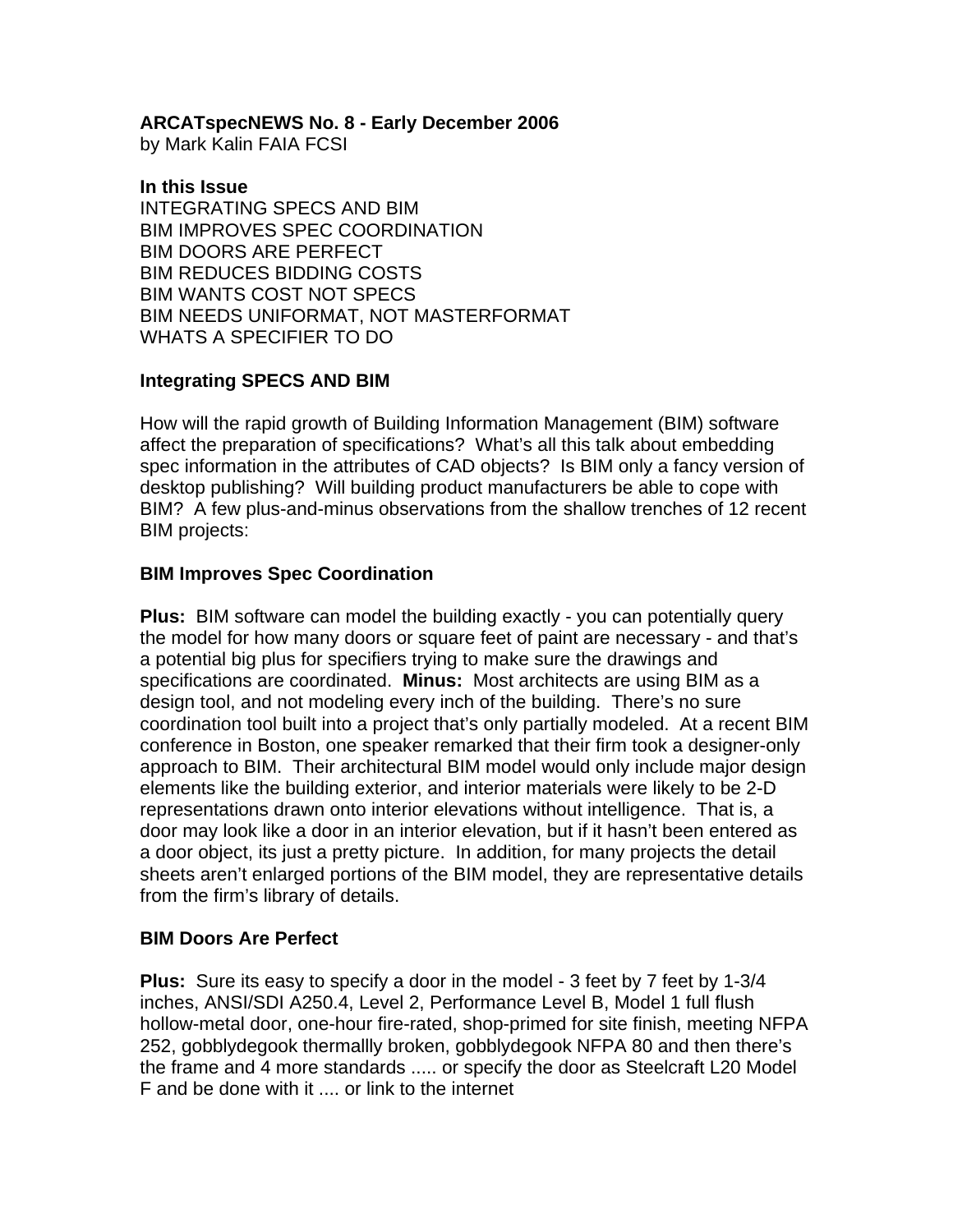http:/www.steelcraft.com/pc\_doors\_lseries.asp and hope the page hasn't changed since you inserted it. **Minus**: No, its not easy to specify a door in the model unless the person inserting the door is an absolute expert or unless the door knows its environment - ie in an exterior wall in a fire-rated exit stair in a 34 story condominium building in Miami. Way too much of a burden for a designer when room sizes and functional relationships and architectural design are paramount. Most architects will concede that many detailed product decisions are only flushed out in the submittal process by a subcontractor or distributor really familiar with the requirements - architectural specs are not the same as a purchase order to the mill. This can completely break apart the typical scenario of a specifier seeking advice from a building product manufacturer's rep as to what to include in the spec so a subcontractor won't have to guess with their quote in the 48 hours they have to put the bid together. Is the specifier supposed to step aside and tell the rep to visit the BIM model and put their own info in? Maybe.

# **BIM Reduces Bidding Costs**

**Plus:** Owners and builders clearly expect the BIM model to provide reliable information, including quantities and links to cost information. How better to reduce inaccurate quantity take-offs and unseen conflicts between building systems. How better to reduce the \$1 billion plus subcontractors spend annually preparing their bids for projects. Conversely, building product manufacturers may be asked to participate in reverse auctions as every product is reduced to a commodity and cost triumphs over quality. (In England, Quantity Surveyors for projects regularly develop quantities of materials for subcontractors to bid on, reducing the price differences to volume discounts and labor costs. Reverse auctions work only if detailed criteria are available.) **Minus:** I believe the cost of a project is as much determined by the location of the project, availability of skilled workforce, schedule, and goodwill of the participants as by the cost of the materials only. Rule-of-thumb estimates say that building materials are less than 45 percent of the cost of construction. Architects have been wary of providing quantities.

Some legal groups are standing by ready to ask a court to determine how liability is shared when many team members share input and output from a model whether incomplete or incorrect information is professional negligence or just the normal standard of care. Personally, I don't believe the BIM model will change the standard of care already established by the courts.

#### **BIM Wants Costs Not Specs**

**Plus:** The BIM manager of a large firm was honest enough to admit that better specs weren't their goal for BIM - the goal was better design, improving resources for design decisions, better cost control and comparisons, faster construction document production and the flexibility to make major changes late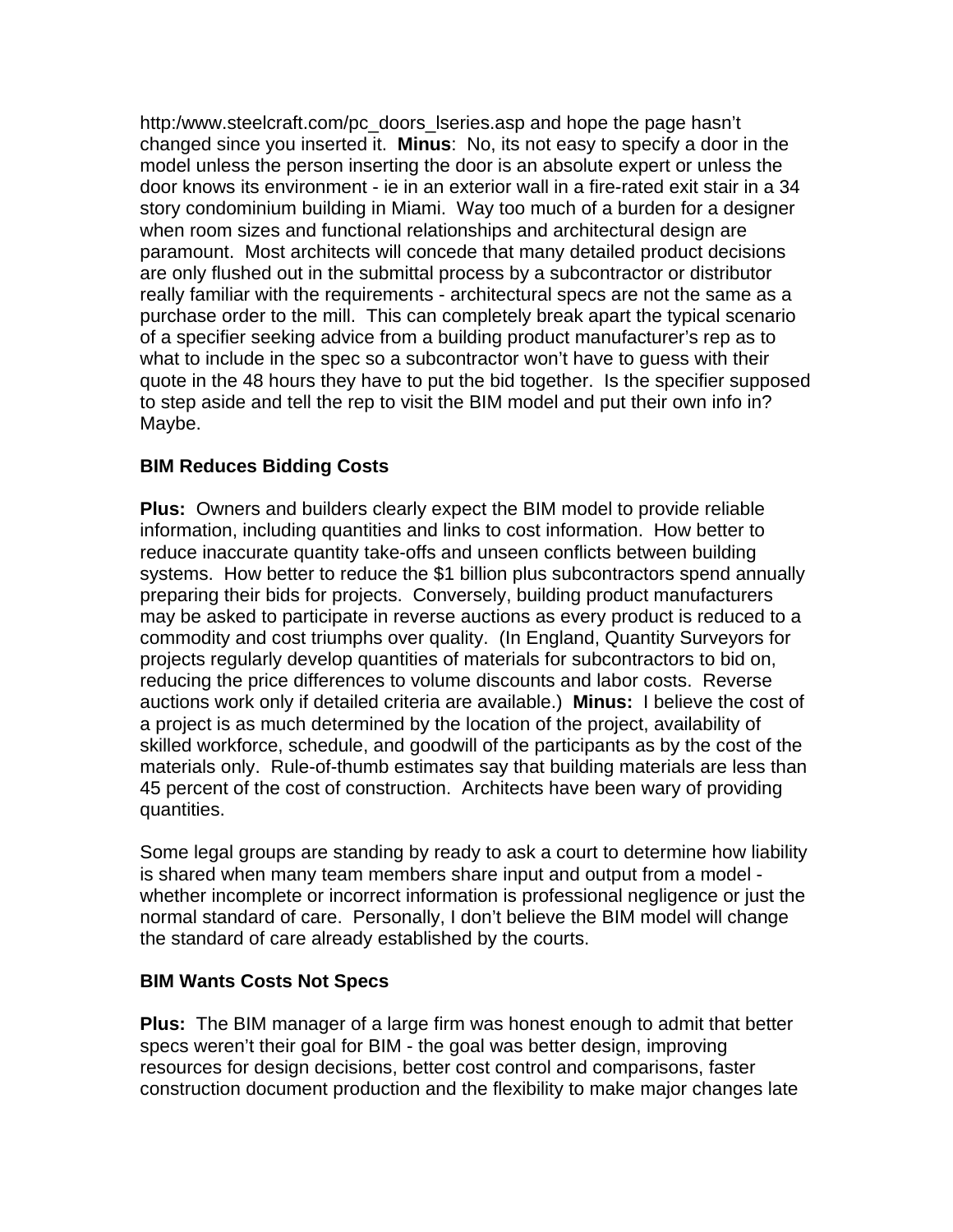in the process quickly. Watching a BIM model take 4 inches out of the floor-tofloor height of a building in minutes with corresponding changes in mechanical systems and exterior elevations is completely amazing. **Minus:** The current generation of CSI-bred specifiers is aging, and the gauntlet of their brassknuckled, I-can-specify-anything approach hasn't been picked up by new-to-thegame architects. In BIM in design the issue isn't the spec, the issue is the quality of design and cost control for the project versus the owner's budget versus the performance of the building. While the construction managers don't want the responsibility and liability for product selection, they are quick to provide value analysis to control cost through reduction of quantity or quality. In all fairness, that's the right thing for them to do - unless they want to start designing.

#### **BIM Needs Uniformat, not Masterformat**

**Plus:** Some BIM software comes with CSI 5-digit masterformat numbering embedded and it is comforting that new software takes existing tools and puts them to work, and 4-D models can be represented as 3-D models even 2-D drawings. Keynotes can be used to identify materials and print schedules and reports. **Minus:** Now the hard part. CSI Masterformat numbering is a product classification system. A BIM model is an assembly system. Using Masterformat is the same as trying to put a square peg in a round hole - doesn't work - won't work - can't work. Most major cost estimating firms, contractors and construction managers in the United States use Uniformat II as the basis of their cost model. BIM will eventually use the same protocol. We should be using Uniformat II and the new ASTM standard classification for elemental cost summaries. The US Department of Commerce Technology Administration and the National Institute of Standards and Technology got it right in NISTIR5839. I believe we inherently understand terms such as foundations, exterior enclosure, roofing, interior finishes better than 03-3000, 07-5000, 09-2600.

I have given my 5,000 hours of service to CSI (probably more) but we are not in a toolshed picking parts. The airplane and automobile designers have known for two decades that they profit by manipulating assemblies and assemblies of assemblies. The 5-digit to 6-digit conversion was implemented over the objection of the initial CSI task team. Specifiers are confused by the numbers and very slow to adopt the new system. Libraries of catalogs of building products are being taken out of CSI masterformat order and put on the shelves in alphabetical order. (and how many binders have Div 3, 5, and 9 on their spines where were we to put those?)

As much as I like catalogs, manufacturers who don't move their information to organized on-line cataloging sites won't reach their intended audience. (Yes, that's an unsolicited plug for ARCAT). Enter 'wood doors' in google and you get 3,960,000 entries in 0.21 seconds. Enter 'wood doors' in ARCAT and you get 34 companies that actually make wood doors - including 21 with guide